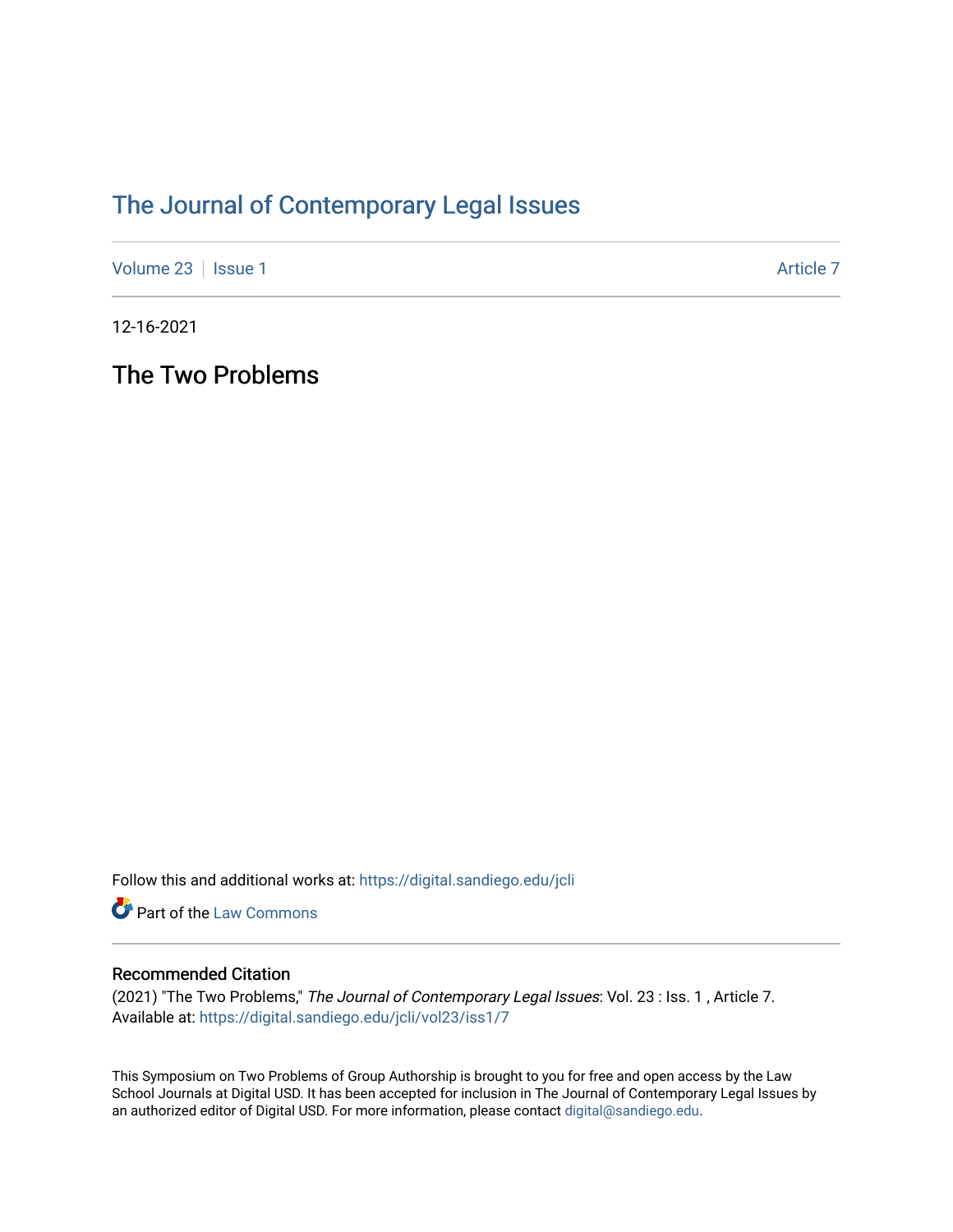## **Symposium**

## **Multimember Legislative Bodies and Intended Meaning**

 *THE FOLLOWING SYMPOSIUM ESSAYS ADDRESS THESE TWO PROBLEMS:* 

 1. Smith and Jones is an exporting firm and a partnership. Mary is their employee. Mary has a memorandum signed by Smith and Jones directing her to take a shipment of textiles to the ship Peerless, which is bound for Athens and a buyer there. Unbeknownst to Smith and Jones, there are two ships Peerless, both of which are bound for Athens, one leaving from Plymouth and the other from Southampton. Smith wants the shipment to go to the only Peerless he is aware of, the one in Plymouth, which not coincidentally is owned by his brother. Jones, on the other hand, wants the shipment to go to the only Peerless *he* is aware of, the one in Southampton, which not coincidentally is owned by his sister.

 Mary's instructions are only operative if they are agreed to and signed by both Smith and Jones. Unfortunately, after signing this instruction, Smith and Jones left their headquarters for a trip to the wilderness of Siberia and cannot be contacted. What has Mary been *instructed* to do (not what should she do)?

2. The legislature of Lex has passed a new tax that applies to imported fruit but not imported vegetables. One third of the legislators, the "tomato lovers," assumed that "fruit" carried its culinary meaning

123